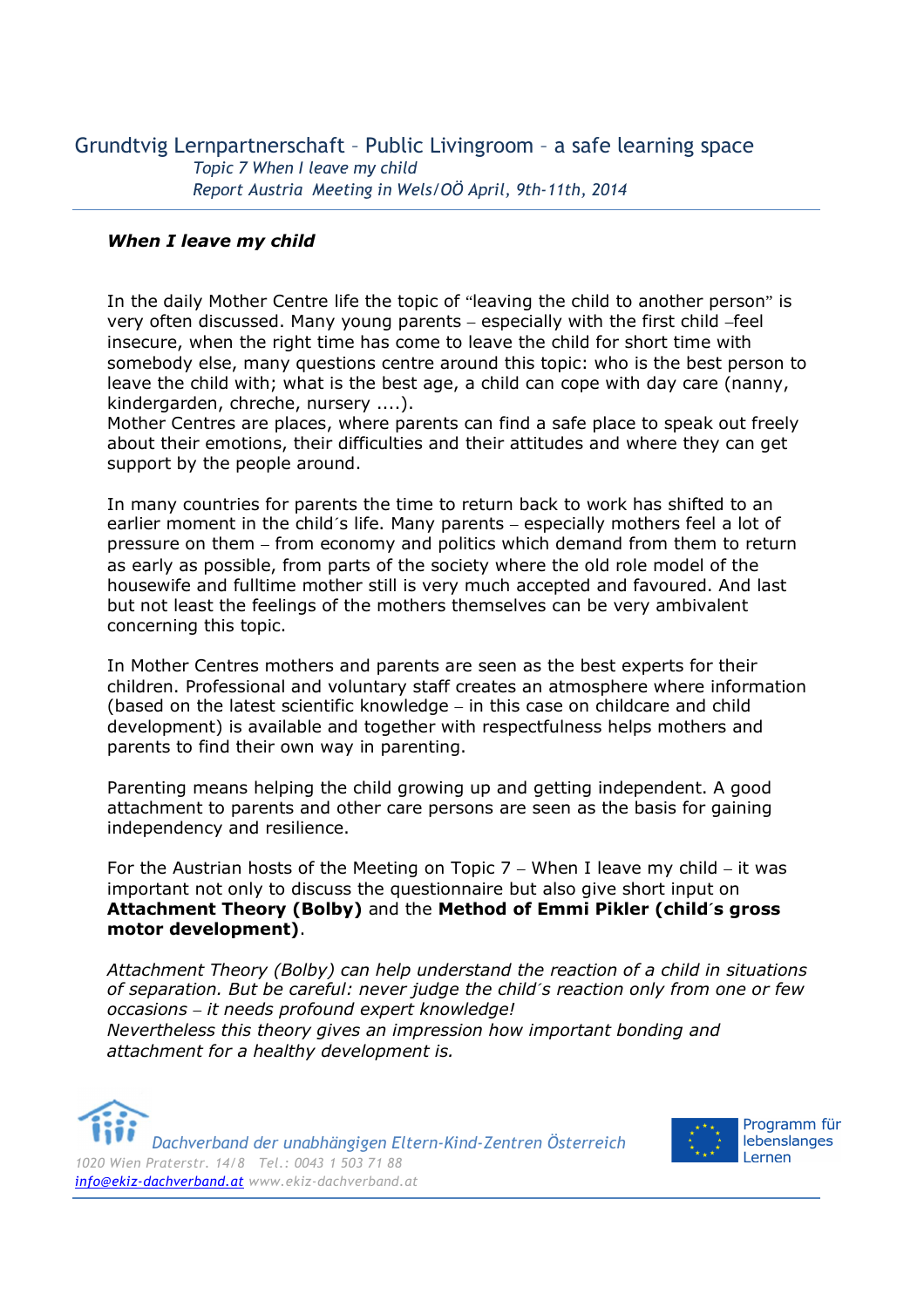*Pikler gives a very special view on the needs of a child and the autonomy in the child´s development and how parents and carers can support this needs in a good way. This helps to establish a secure bond between mother/father/carer and supports self-confidence which in our opinion supports parents self-confidence as well and therefore helps in times of separation (when the child is in care of somebody other than the main bonding person).* 

It was planned to visit a day care group which works on the principles of Emmi Pikler, unfortunately this had to be cancelled on very short notice because of illness of the teacher.

Instead of this, two trained Pikler Instructors (both staff of the EKiZ Wels) gave an introduction on Pikler Theory and Practice. Pikler groups are very popular these days in Austria and offered for parents with small children (age 5 Month – 3 years) in many Mother Centres.

Together with the Grundtvig Group the Pikler Instructors created the setting of a Pikler Parent Group and tried with the help of special pictures to evoke a sensibilised view on the baby ("what is going on in this moment", "why am I responsive to this very picture – what does it tell to me")



**http://pikler.org/PiklerPractices.html**

### **Basic Principles of the Pikler Method**

1. The value of self-initiated activity from the earliest age i.e. allowing plenty of time on the (baby-proofed) floor for uninterrupted exploration and play.

2. The value of building a trusting relationship with a consistent caregiver who is respectful of the child's personality and needs. This involves sensitive observation of the child as well as slowing down and tuning in during the daily care giving routines of dressing, feeding, bathing and diaper changing and communicating what you are doing. Taking the time to observe our babies will teach us about them and their needs.

*Dachverband der unabhängigen Eltern-Kind-Zentren Österreich 1020 Wien Praterstr. 14/8 Tel.: 0043 1 503 71 88 info@ekiz-dachverband.at www.ekiz-dachverband.at* 

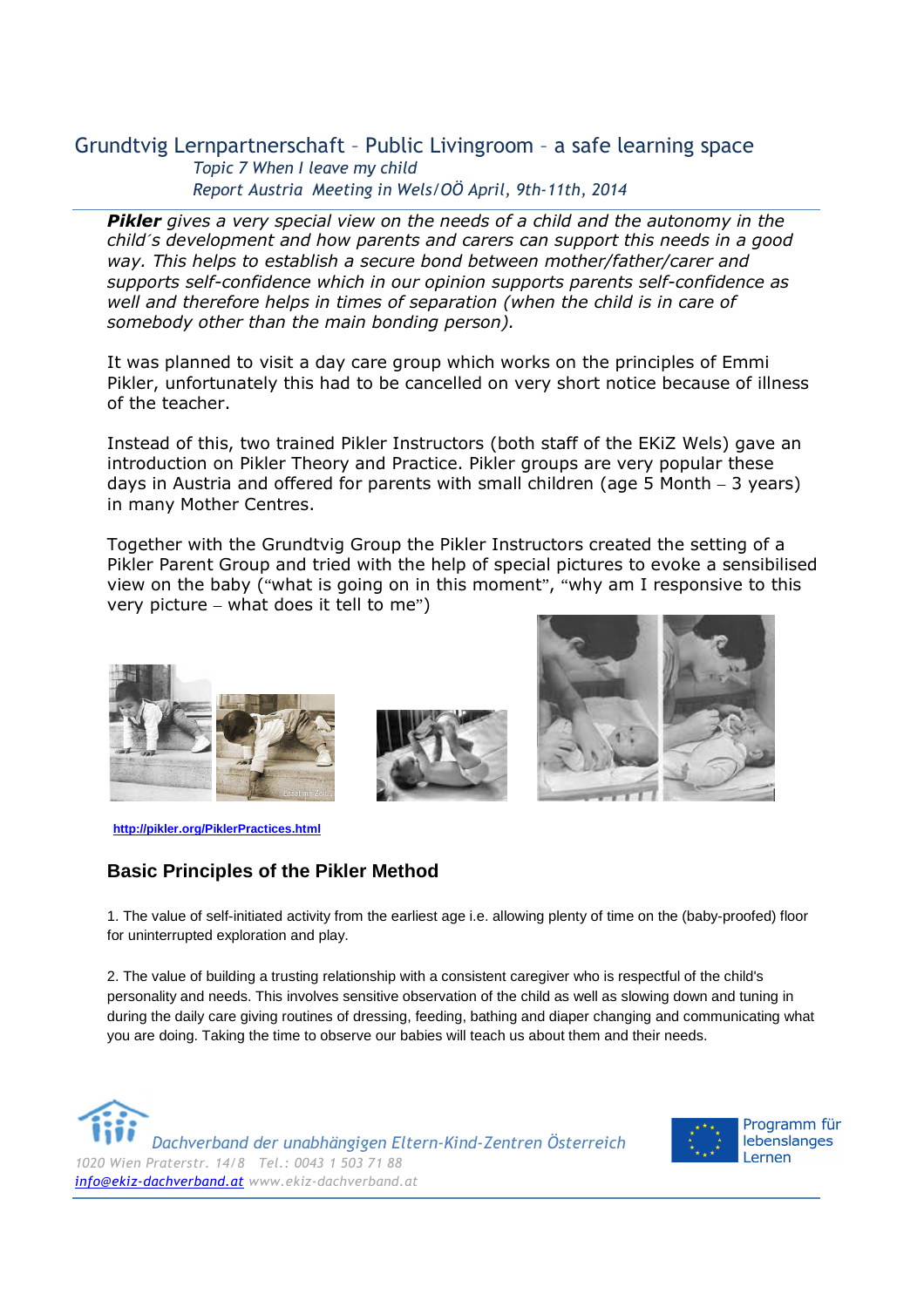3. The value of sustaining each child in building self-awareness. This is done through encouraging active participation in whatever is going on - alone or in interaction - rather than simply perceiving the child as an object to be bathed and fed: "I'm putting on your sweater. Can you give me your hand?" Parents and caregivers can take advantage of the natural daily care-giving routines such as feeding, diapering, dressing and bathing to slow down, tune in to and nurture our children.

4. The value of providing a stable, consistent, predictable routine. Babies have their own innate drive to develop and given a sound environment, they will flourish without "extra" help.

5. The value of trusting your baby's own timetable: He can sit up by himself without support when he's ready to do so; he can walk on his own timetable. When his muscles and bones are ready for these new adventures, he will do them himself. Dr. Pikler would never put a baby into a sitting or walking position until he or she was ready to do it on their own.

6. The value of trusting your baby to solve his or her own problems when possible. If your crawler gets stuck under the table, you can get close, offer support and see if he/she can extricate themselves on their own. The satisfaction on his/her face will be worth it!

7. The value of empathizing when your baby express their own distress rather than trying to plug him/her with a pacifier, jostle or distract the child. Babies need a lot of time for free movement and uninterrupted play.

In short, Dr. Pikler reminded us that babies are unique individuals and we should treat them as such!

### **Dr. Pikler's Advice for new parents**

In her research on gross motor development and pediatric practice, Dr. Emmi Pikler noticed that healthy babies have an inner developmental know-how. Trust this knowledge. Give your baby space and time, on the floor (on a blanket) to move as he or she needs to move, explore as he or she wants. Realize that he/she will turn over, sit up and walk when the time comes. They don't need help to do this. In fact, putting the baby into a position that she can't get into herself means putting her in a position her muscles and bones aren't ready to support. Getting her used to this time alone on the floor, in a safe space, also gives you time to do your own thing. While she's lying on her back, even at the youngest age, she can be fully absorbed in a ray of sunshine, passing shadows on the wall, people's movement in and out of her field of vision, her own hands. You don't need to entertain or "stimulate" your infant.

The thousands of times you will change, dress, bathe and feed your infant are perfect times to slow down, tune in, be with the baby fully, interact, Tell them what you're going to do before you do it and involve her in the doing - even before she can understand your words. "Now I'm going to put on your pants. Can you lift your foot?"

Babies are people but we don't always remember to treat them as such. If she is on the floor and needs a diaper change, stop for a moment and observe. Is she busy with something? Can you wait a second? If you say, "I need to change your diaper now", put out your arms, and give her a chance to respond, she will feel respected.

*Dachverband der unabhängigen Eltern-Kind-Zentren Österreich 1020 Wien Praterstr. 14/8 Tel.: 0043 1 503 71 88 info@ekiz-dachverband.at www.ekiz-dachverband.at* 

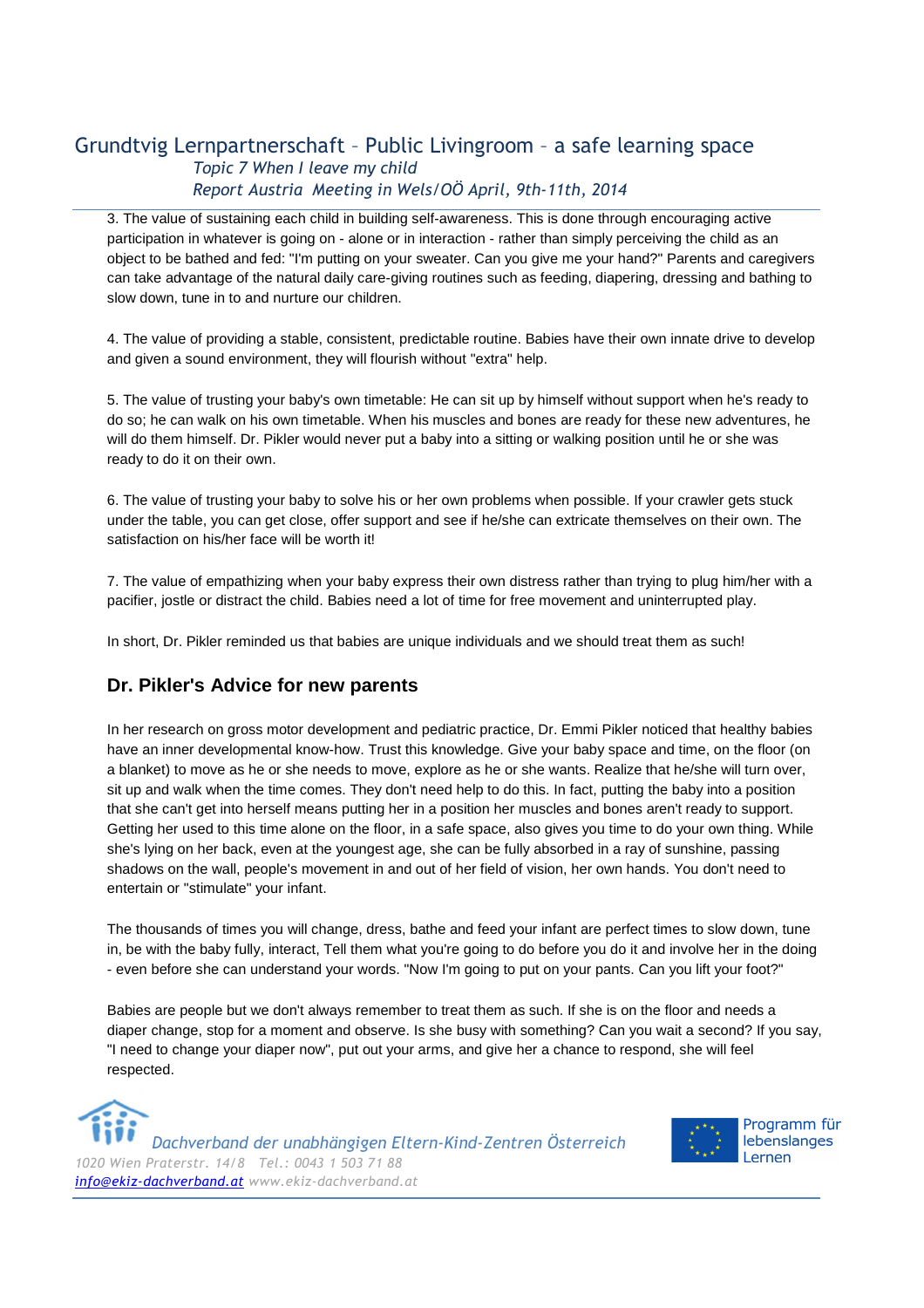### **Dr. Emmi Pikler's 4 principles of Curriculum**

1. The value of self-initiated activity of children from their earliest age.

2. The value of building a trusting relationship with a consistent professional caregiver whose attitudes are directed by respect for the child's personality and understanding of his needs.

3. The value of sustaining each child in building self-awareness. This is done through encouraging active participation in whatever is going on - alone or in interaction - rather than simply perceiving the child as an object to be cleaned and fed.

4. The value of fostering optimal health in the children, reciprocally influenced by the first three points

**John Bolby**, Theory of Bonding Key Note Lecture by Mag. Michaela Kern, Psychologist

# **Successful Bonding**

Introduction to the theory of bonding

John Bowlby

"Bonding can be compared to a ribbon which is linked to a specific person and which connects them over time and space"

"Bonding is not fixed, it is a continuum" John Bowlby – biographical notes:

- 1907 1990
- studied Medicine
- together with his siblings he grew up under the custody of nannys
- could only contact his mother at a given time
- his father was very involved in his career
- at the age of three he lost his nanny, the person to whom he related the most
- at that time psychoanalysis said, that bonding between mother and child develops through breastfeeding
- Bowlby believes, that the development of bonding has biological roots

# Bonding for survival

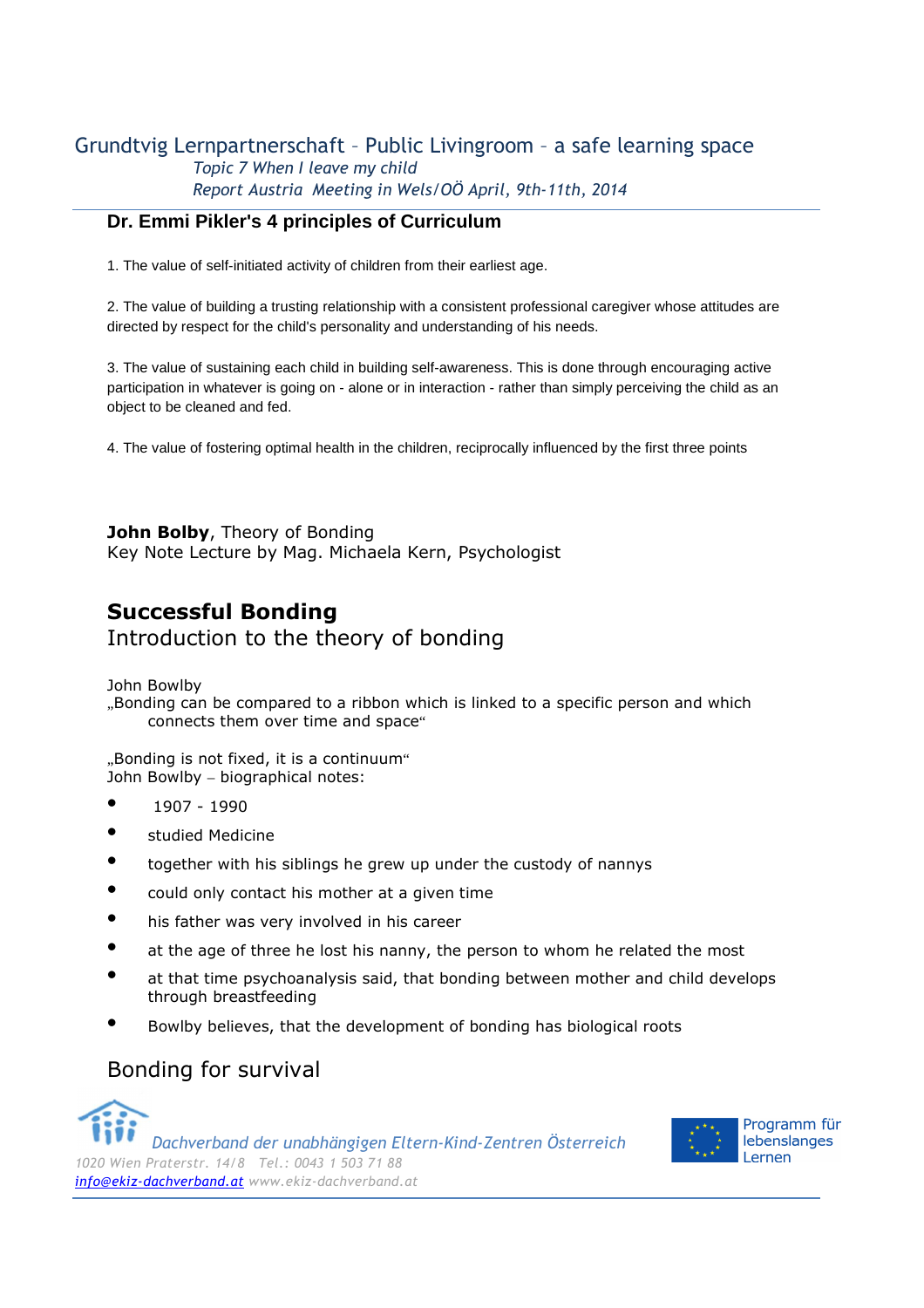- Bonding is as essential for life, as breathing and eating
- emotional bonding secures the survival and growth of the infant The development of bonding by John Bowlby
- During the first year of life an infant develops a specific emotional relationship with a special person
- The bonded person can be seen as a ..safe harbour" for the infant

# Theory of Bonding

- the bonding system gets activated through fear and separation
- It can be calmed through physical closeness with the bonded person
- The bonding system corresponds with the examination system
- When the bonding system is calm, the infant can explore the einvironment
- the primary bonding person is not necessarily to be the biological mother or father
- emotional bonding between the child and the bonded person does NOT develop from genetic relationship

## Hierarchy of the bonding persons

- The main bonding person
	- is seen at times of high stress levels
	- calms best
- Subordinated bonding persons
	- can comfort in times of low stress levels
	- is accepted as a replacement for the main bonding person, when not available

## **Sensibility**

- the nurse with the finest touch during interaction becomes the main bonding person
- the finest touch encourages safe bonding
- the bonding person is not forced to be the biological mother

The bonding person must

- percept
- react promptly
- interpret correctly
- react appropriate towards the signals of the infant



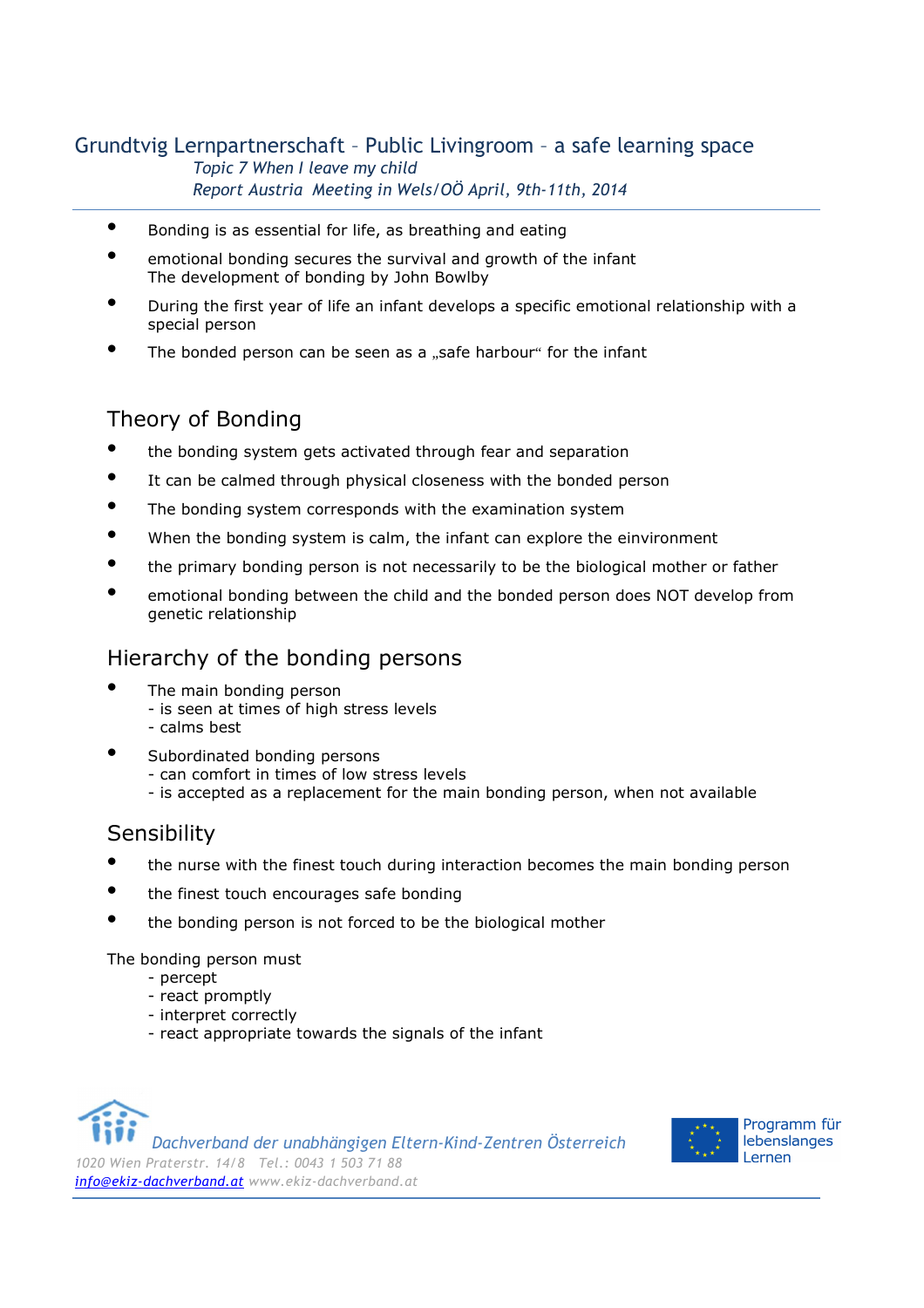### Verbal Interaction

Verbal interaction and verbalization encourages a safe relationship

- the ..inner World" of affective conditions
- context of the actions of the infant

## Bonding and mental development

**Secure** bonding  $\leftarrow \rightarrow$ protection

**In-**secure bonding  $\leftrightarrow$ risk

## Consequences of the development of bonding

### **Secure** bonding

- Safety factor at burdens
- More coping-opportunities
- get help
- More communal behaviour
- Empathy for emotional situations from other people
- More relationships
- More creativity
- More flexibility and endurance
- More cognitive performance and learning

### **In-secure** bonding

- Risk factor at burdens
- Less coping opportunities
- Solving problems alone
- Retreat from communal activities
- Less relationships
- Less flexibility when thinking and doing
- Aggressive behaviour during conflicts
- Worse kognitive performance and learning

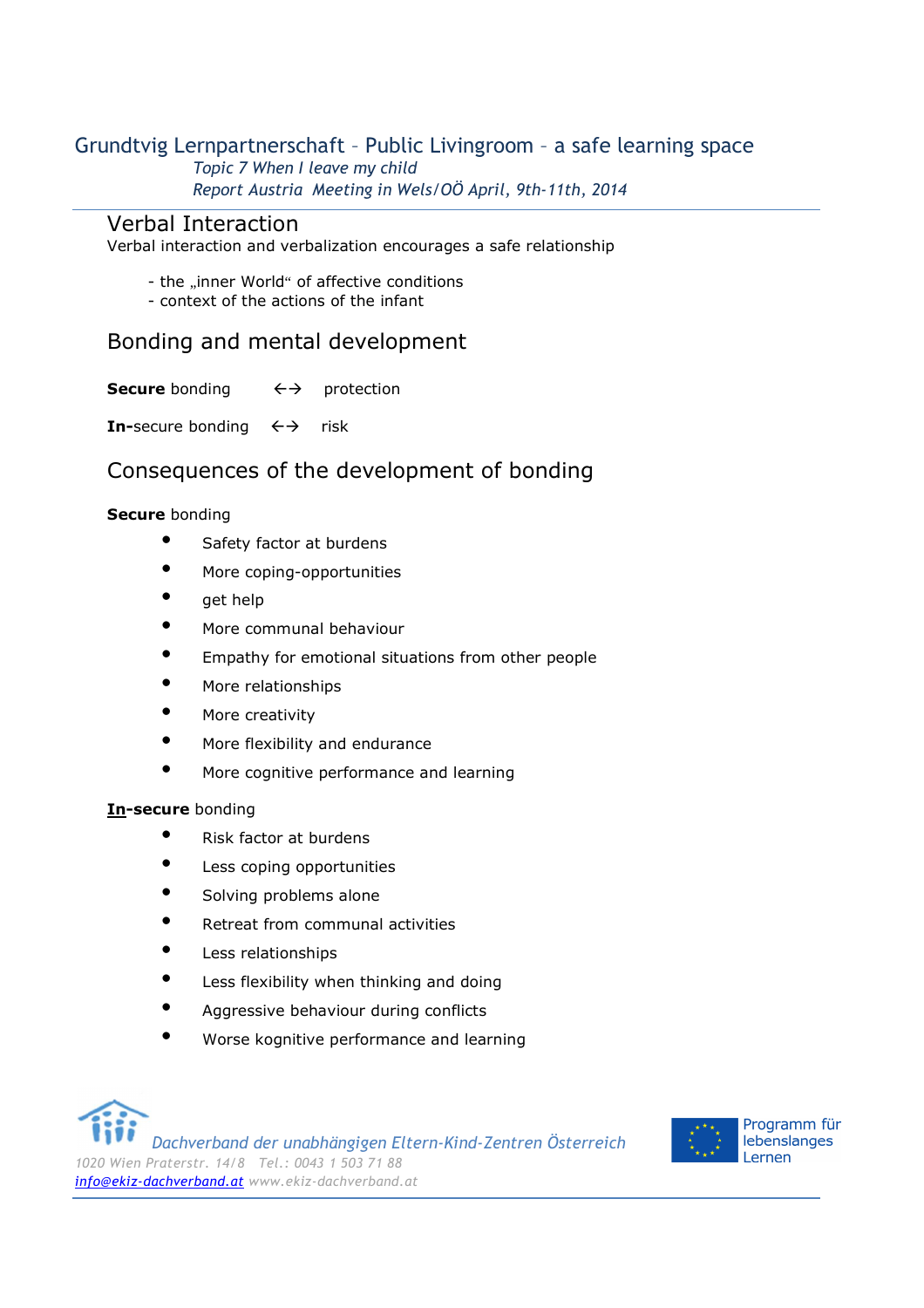## Bonding between generations

Relation between bonding of parents and children

- Secure parents with secure children Mother-child about 75% Father-child about 65%
- Insecure parents with insecure children
- Traumatic parents with disorganized children

## Classification of the quality of bonding

- Secure bonding
- Insecure-avoiding
- Insecure-ambivalent
- Disorganized bonding

## Reasons for secure bonding

- fine touch from the nurse
- Reliable instinctive feeling
- Acceptance of bonding signals
- Reliable reply of the signals
- Emotional availability

# Reasons for insecure-avoiding bonding

- bad instinctive feeling
- Rejection of bonding signals
- Emotional only partly available
- Nurses often have insecure-avoiding bondings with their parents

# Reasons for insecure-ambivalent bonding

bad instinctive feeling



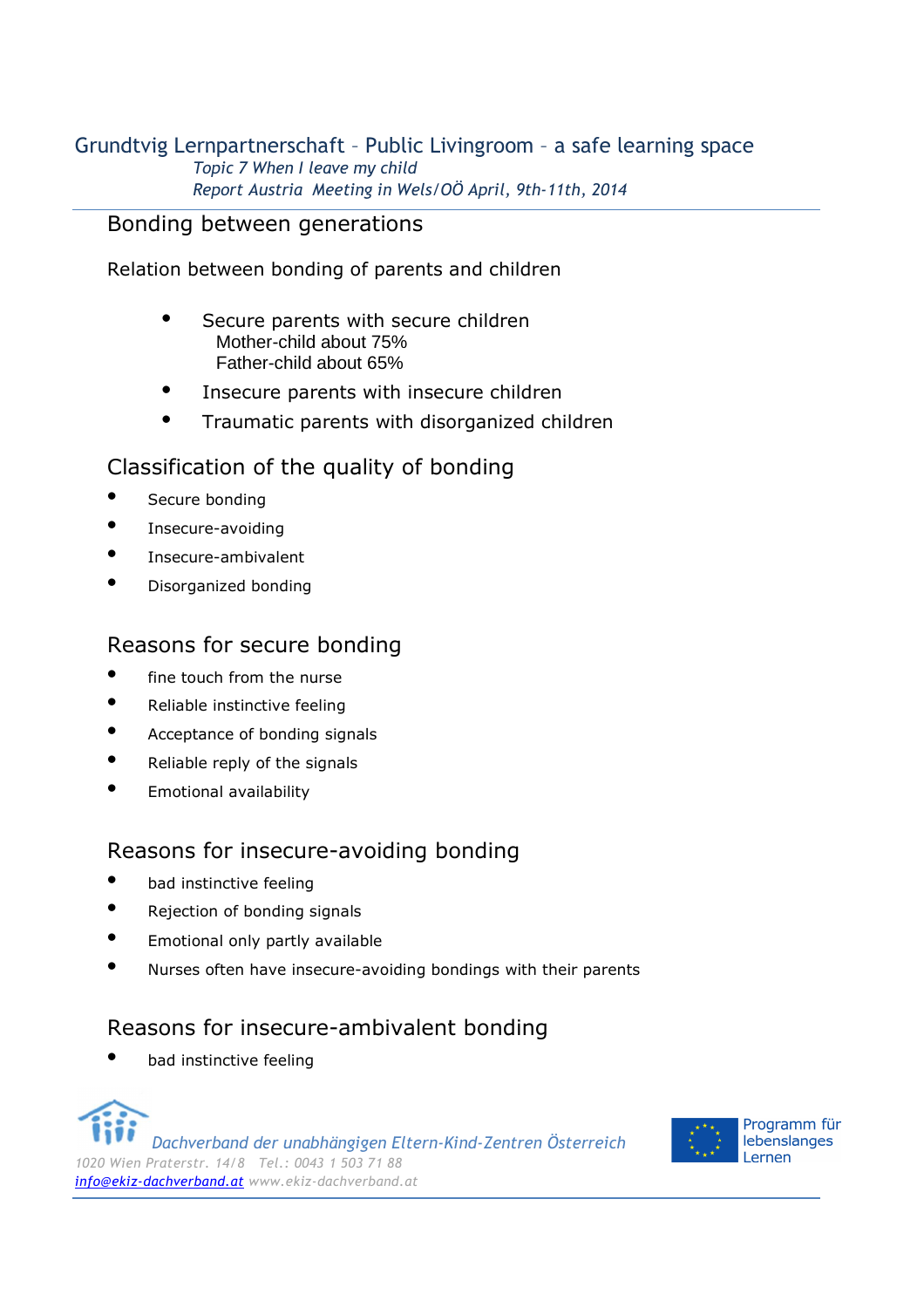- changing quality of the instinctive feeling
- unreliable reply of the bonding signals
- unpredictable change between overcare and rejection
- emotional only partly available

# Reasons for a disorganized relationship

- trauma from parents
- abnormal Interaction of the nurse with the child
	- frightening behaviour
	- fearful behaviour
	- helpless behaviour
- sometimes parents replay their trauma with own child (for example violence)

# External Care and Bonding

"natural" Separation

- fall asleep
- parents go out
- Kindergarten
- Enrolment in school
- being on holiday with school
- changing to another/secondary school
- leisure time/holiday

Preparation of separation

- time for separation/transition
- establish another secure bonding
- rituals
- announcement
- availability
- acknowledge pain and sorrow
- understand and put up with rage

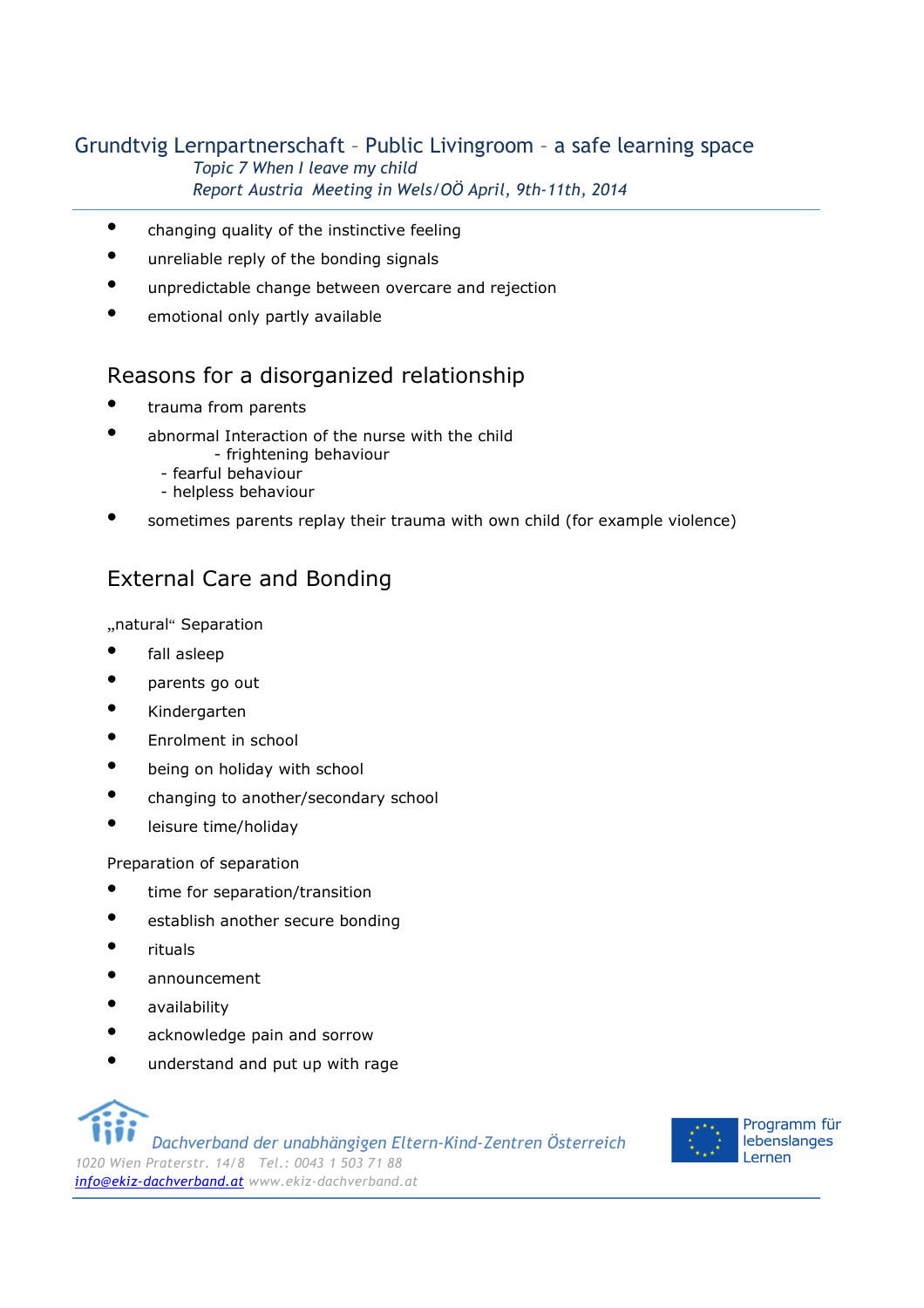"unnatural" Separation

- house moving/migration/flight
- hospitalisation
- divorce
- diseases emotional separation
- unexpected death of an important person (sibling, parent, friend, grandparent, teacher/care person)

#### Separation as a trauma

- sudden incident
- Vegetativum is over active
- loss of a bonded person security
- no flight or fight possible
- Nightmare
- dissociation of the memory
- Trigger for Nachhall-memory

Different types of day care

- Grandparents/relatives Parent's household Guardian's household
- Day-Care-Center of different quality **Babysitter**  parent's house someone else's house

### Variation:

- Excellence (Güte) of external care (der Fremdbetreuung)
- Number of hours per day and weeks
- Beginning of external care Starting with birth 4-6 months after birth 7-15 months after birth All social classes vary

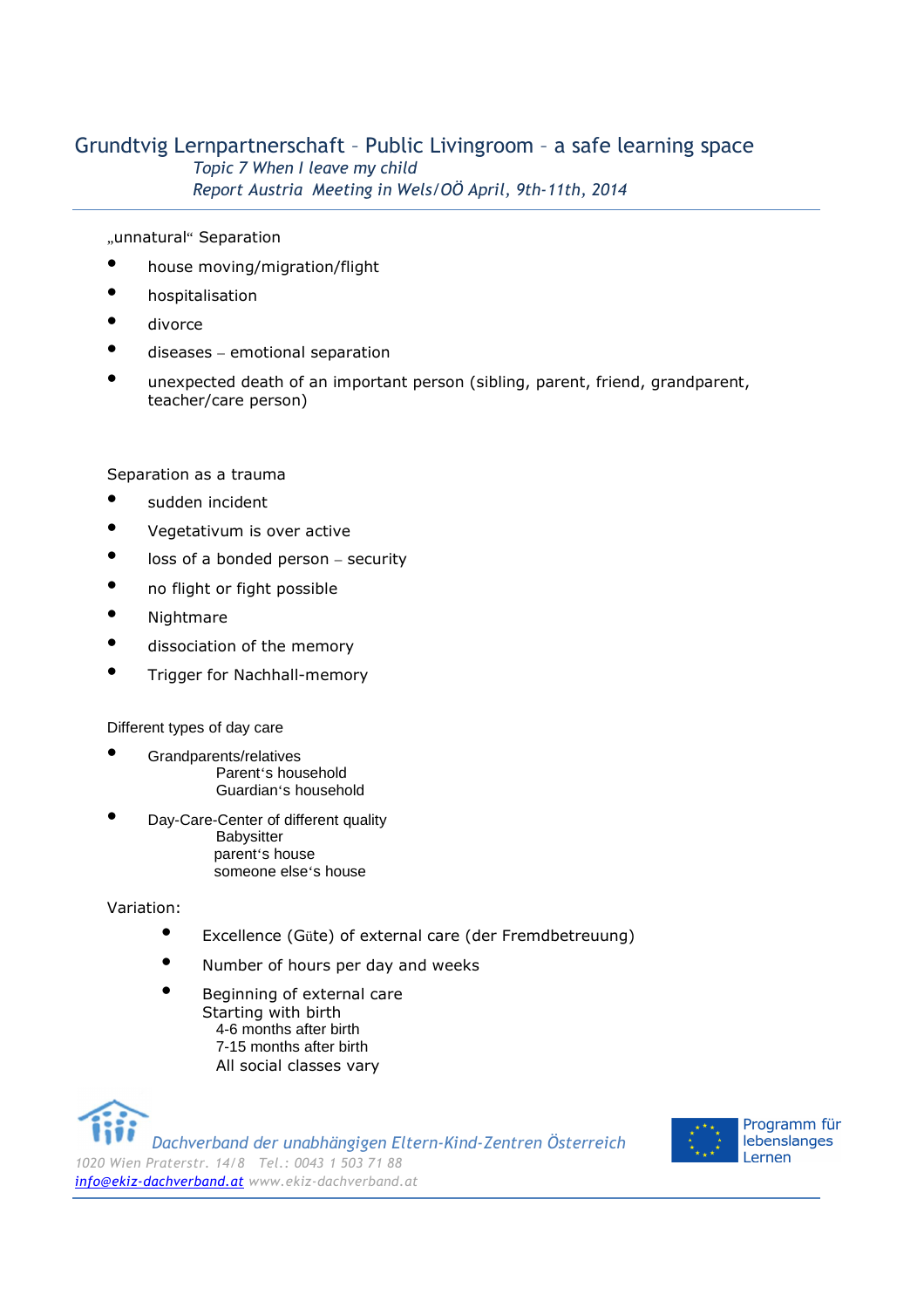#### Results

The risk of insecure bonding will increase when:

- Mother's behaviour lacks of instinctive feelings
- High amount of hours getting external care
- Changing of care arrangements

These effects will not occur when the relationship between mother and child was good.

#### **Conclusion:**

Quality of mother/parent-child-relationship determines the development of bonding **Low quality of external care is a risk factor, when the relationship between mother and child is biased – often insecure bonding** 

#### **High quality of external care is a safety factor for the child with an insensitive mother – often secure bonding**

### External Care and Bonding **Conclusion:**

- Care and support for mothers having problems with their sensitivity
- High quality of external care long settling-in period (3-4 weeks) ideal relation child:care person:1:2 (for under 3 year old children) constant sensitive person regular structure of the daily routine



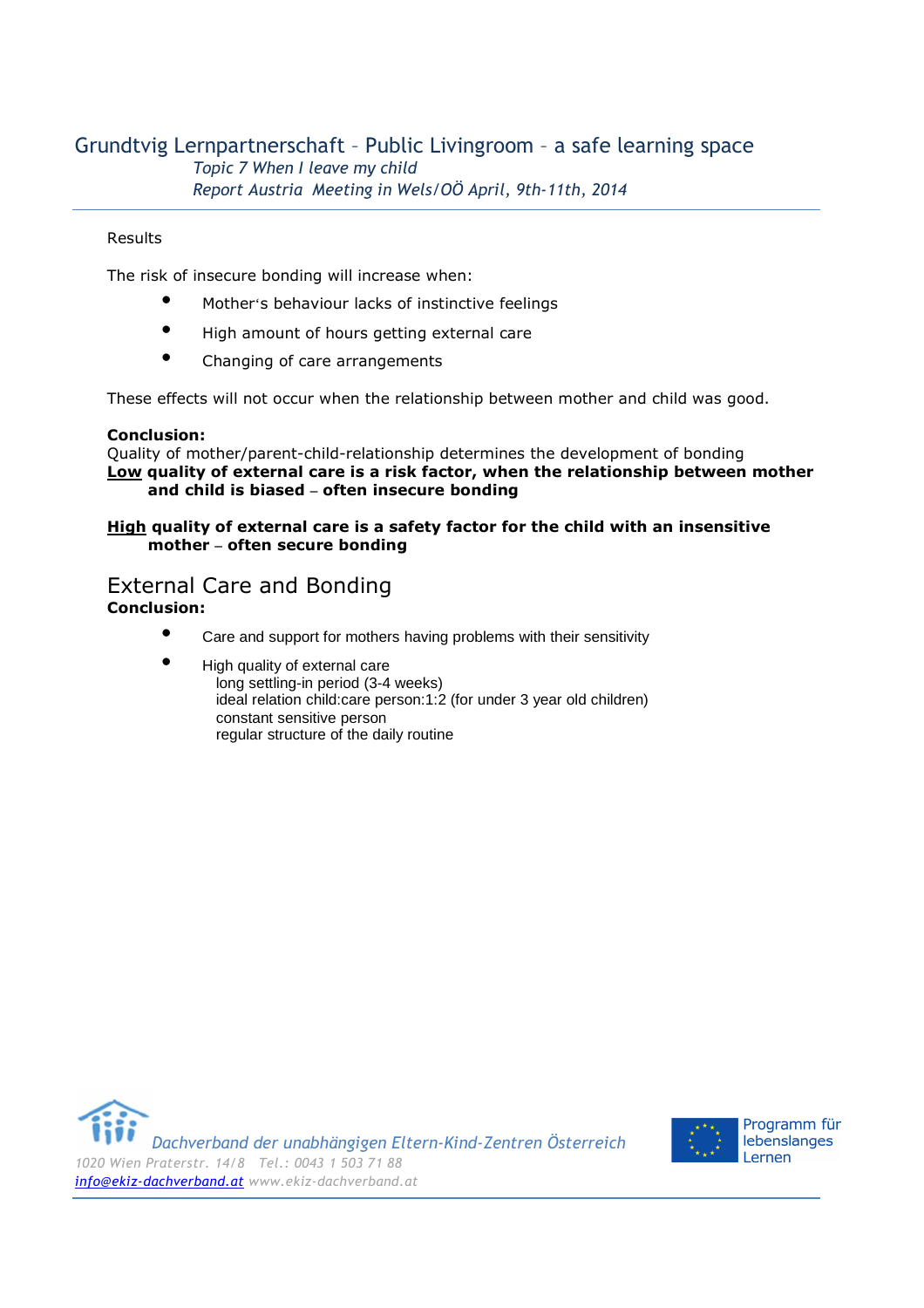**The Grundtvig Meeting on Topic 07 – When I leave my child – took place in EKiZ Klein & Groß Wels/OÖ (Member of Dachverband) and was organised by the EKiZ Wels in cooperation with the Dachverband.** 

Participants of the Grundtvig Partnership from

- Poland "Mamy Czas" (Joanna Leszczyńska- Kudłaciak, Donata Wojtynska, 3 Persons)
- Slovakia UMC (Jana Sýkorová + 1 child, Jana Briešková, Marcela Almanová)
- Germany Mütterforum Baden Württemberg (Petra Renz, Daniela Hettich + 1 child)
- Germany Landesverband der Mütter und Familienzentren Bavaria (Sunny Ressel, Persons)
- Turkey International Children Centre ICC (Dr. Arzu Koseli)
- Austria Dachverband der unabhängigen Eltern-Kind-Zentren (Team Wels: Irmgard Jiresch, Brigitte Schmidl, Maria Böhm, Natascha Lehrbaumer, Edith Zollner, Martina Heiß ; Team DV: Katharina Kamelreiter, Eva Schrems, Traude Heylik, Susanne Pichler)

#### *Discussion on the method*

Many partner said, that the questionnaire which was sent out beforehand was quite long – too long - but: it is a manual which should give guidance in discussion for those who facilitate the reflexion on the topic. How reflexion and discussion is led and in what setting is decided by the partner organisation or the discussion leader.

*The partners used various settings*

- Focus group discussions (TR)
- announced discussions groups open to MC attendants (D, TR)
- non announced discussion in various open groups and gatherings in MC (DS, A)
- discussion in the MC staff group (A, PL)
- handing out questionnaire to parents visiting MC (PL)

#### *Summary of the reflexion on the topic*

#### •*Emotional aspects*

There is a huge variety of emotions mothers and parents feel when they leave their child the first time with another person. The emotions range from fear, agony, grief, disappointment to positive emotions of joy and freedom

Especially mothers experience pressure from society and their next environment. It is expected to leave the child at the latest at the age of one year at least half a day in child care institutions or with other persons.

In Turkey family organisation is a bit different than in Middle/Central Europe. The influence of the husbands family is more dominant and mothers often struggle with the mother in law who dominates family decisions – also regarding childcare.

Many mothers have to justify their decisions and explain themselves to employer, family, friends – in both ways: those who return back to work after one year of caring for the child at home – and those who stay at home for a longer time as is expected from politics and society.